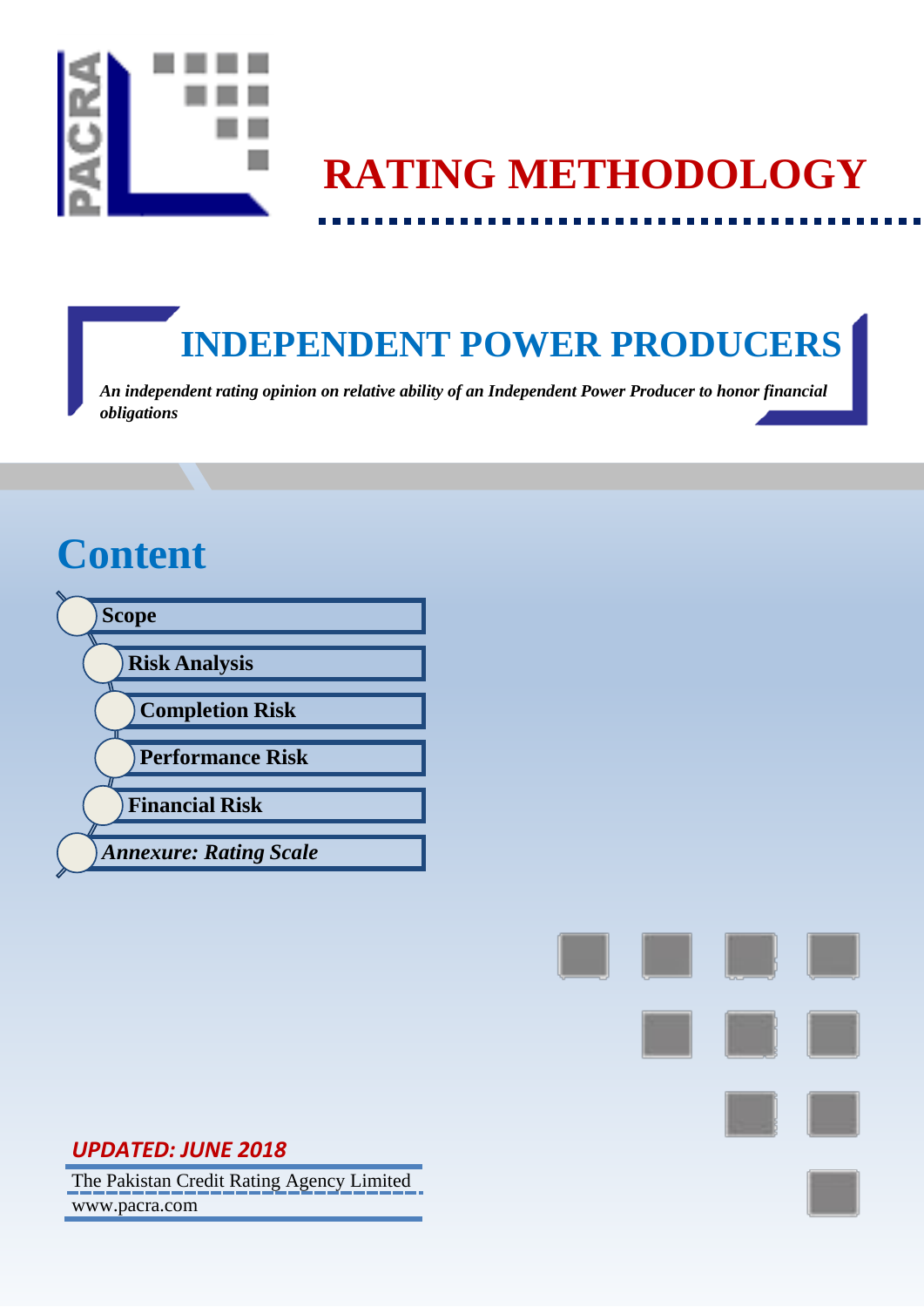

### **0. INTRODUCTION**

#### *Scope*

*A sound financial ecosystem is critical for functioning of any economy. It is defined by interaction of providers of funds - savers, users of funds - borrowers, financial institutions, and regulators. This system ensures smooth flow of funds between savers and borrowers; wherein, financial institutions provide platform for their interaction. Regulatory oversight safeguards the sanctity of this system. Like all systems, financial system has its own set of challenges. The most prominent being "Risk"; the risk that some participant may not be able to meet its commitments. All participants do their best to manage this risk to maximize their return. This is not possible unless we have independent information on this risk. Here comes expertise of rating agencies, providing independent opinion on credit risk. Flow of funds is only possible when the provider of funds has confidence that user of funds will be able to return these in a timely manner and as committed. Ratings help build this confidence. A higher rating means higher likelihood of timely repayment compared to a low rating. Our ratings are forward-looking and reflect our expectations for future financial and operating performance. However, historical results are helpful in understanding patterns and trends of a company's performance as well as for peer comparisons.*

**0.1 Scope:** This methodology explains PACRA's rating criteria applicable to Independent Power Producers (IPPs). IPP is an entity that owns facilities to generate electricity. IPPs are special purpose companies. IPPs in Pakistan operate in a regulatory environment, insulating them from multiple business and financial risks. Moreover, IPPs enjoy tax-free status. IPPs maintain power purchase agreements (PPA), in local scenario, with Central Power Purchasing Agency (CPPA-G)1 and KElectric (KE)2. This methodology covers all IPPs, mainly, i) Thermal, including fuel, gas, and coal based, and ii) Renewable including hydel, wind, and solar.

**0.1.1** IPPs face a single buyer market. CPPA-G is the key buyer of electricity from an IPP. IPPs negotiate a tariff (or accept upfront tariff) with the regulator, National Electric Power Regulatory Authority (NEPRA). NEPRA has put in place various rules and regulations to govern all segments of the power sector, including generation, transmission, and distribution. IPPs are generally insulated from underlying economic risks through long-term PPAs (spanning 25-30 years) with underlying take-orpay contracts, supported by explicit government guarantees subject to conditions mentioned therein.

**0.1.2** The magnitude and relevance of risks vary for IPPs at different stages in their lifecycle. For example, for an operational IPP completion risk is not relevant. In contrast, other things remaining the same, for an IPP in its pre-COD stage the completion risk would be in focus.

### **1. RISK ANALYSIS**

*Contractual Framework*

**1.1** PACRA's risk analysis for IPPs begins with a study of the contractual framework underlying the particular IPP. The objective is to determine the risks retained in the project and those that are a passthrough. This is followed by an assessment of risks, that are categorized under three broad heads, i) Completion Risk, ii) Performance Risk, and iii) Financial Risk.

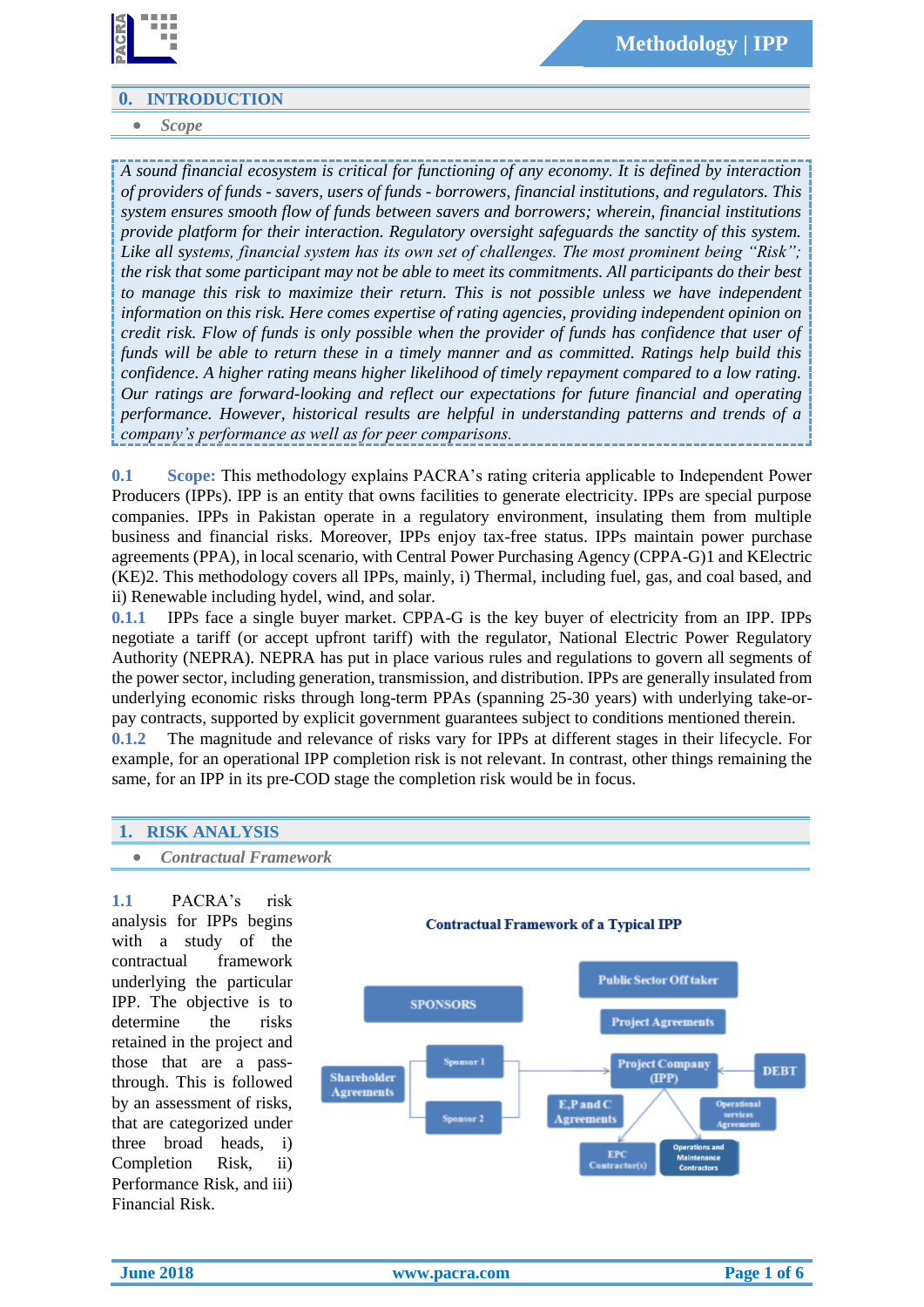

## **2. COMPLETION RISK**

- *Project Sponsor*
- *Project Company's Governance*
- *Project Company's Management*
- *Principal Project Agreements*

**2.1 Project Sponsors:** The minimum equity requirement to finance IPPs in Pakistan is 20-25%. Hence, the sponsors present the first source of risk for these projects. PACRA solicits documents related to ownership structure (i.e. articles of incorporation, shareholder agreement(s) amongst equity partners etc.), financial data and other corporate information of sponsors. Individual wealth statements of majority shareholders may be solicited if their financial standing, as evidenced by corporate data, is unclear. Based on this information, PACRA primarily evaluates the following factors:

**2.1.1 The project sponsor's background, track record:** The project sponsor's previous involvement with power projects that have been built and operated successfully is evaluated. Successful experience in building and/or operating power plants is positive rating factor. PACRA carries out an assessment of the key management personnel including qualification, skills and experience. However, if the building and operations of the plant are outsourced to an expert, it would act as a mitigant for Sponsors' lack of experience, but depending upon the strength of the expert.

**2.1.2 Financial strength:** PACRA assesses the financial strength of the sponsors. The credit quality of the sponsors is important to ensure that they will be able to meet any future obligations, in particular, contingent equity requirements, both pre-COD and post-COD stages.

**2.1.3 Commitment:** PACRA looks for evidence of the sponsor's commitment to the project. If the sponsors have significant resources and time already invested in the project, they are less likely to abandon it. Higher levels of upfront equity investments are considered a positive factor. The strategic importance of the project to the sponsor is also considered. Commitment may be in the form of undertaking to cover cost overruns, and/or to provide liquidity support during the life of the project.

**2.2 Project Company's Governance:** Corporate governance structure of IPPs is important to qualitative analysis. While analyzing governance framework, among others, four main factors are looked into, i) board structure, ii) members' profile, iii) board effectiveness, and iv) financial transparency.

*Board Structure: This comprises assessment of board on various criteria including overall size, presence of independent members, association of board members with the entity, overall skill mix and structure of committees of the board. Size of the board may vary as per the scope and complexity of the business operations of the entity. As too small board is not considered good, similarly reaching on a decision in an effective and efficient manner may not be possible in case of a larger board. A healthy composition of board includes the presence of independent / non-executive members having limited relationship with the sponsoring group of the entity. Meanwhile, same individual holding chairman and CEO positions is considered weak governance practice. Thus these should be separate persons. The chairman is expected to have a non-executive role. Assessment of board as a whole Compliance of code of corporate governance is also examined. Here PACRA also examines the independence of management from major shareholders. Lastly, PACRA evaluate number of board committees, their structure, and how these committees are providing support to the BoD. The board with higher total number of members should have higher number of committees in place to achieve efficiency in performing role of the board.*

*Members' Profile: PACRA collects information regarding profile and experience of each board member. This helps in forming an opinion about the quality of overall board. Moreover, diversification in terms of knowledge background and experience is considered positive. However, a fair number of board members should have related experience. Here, director's trainings conducted by the entity are considered good. This is expected to equip the board members in fulfilling their role in an effective manner.*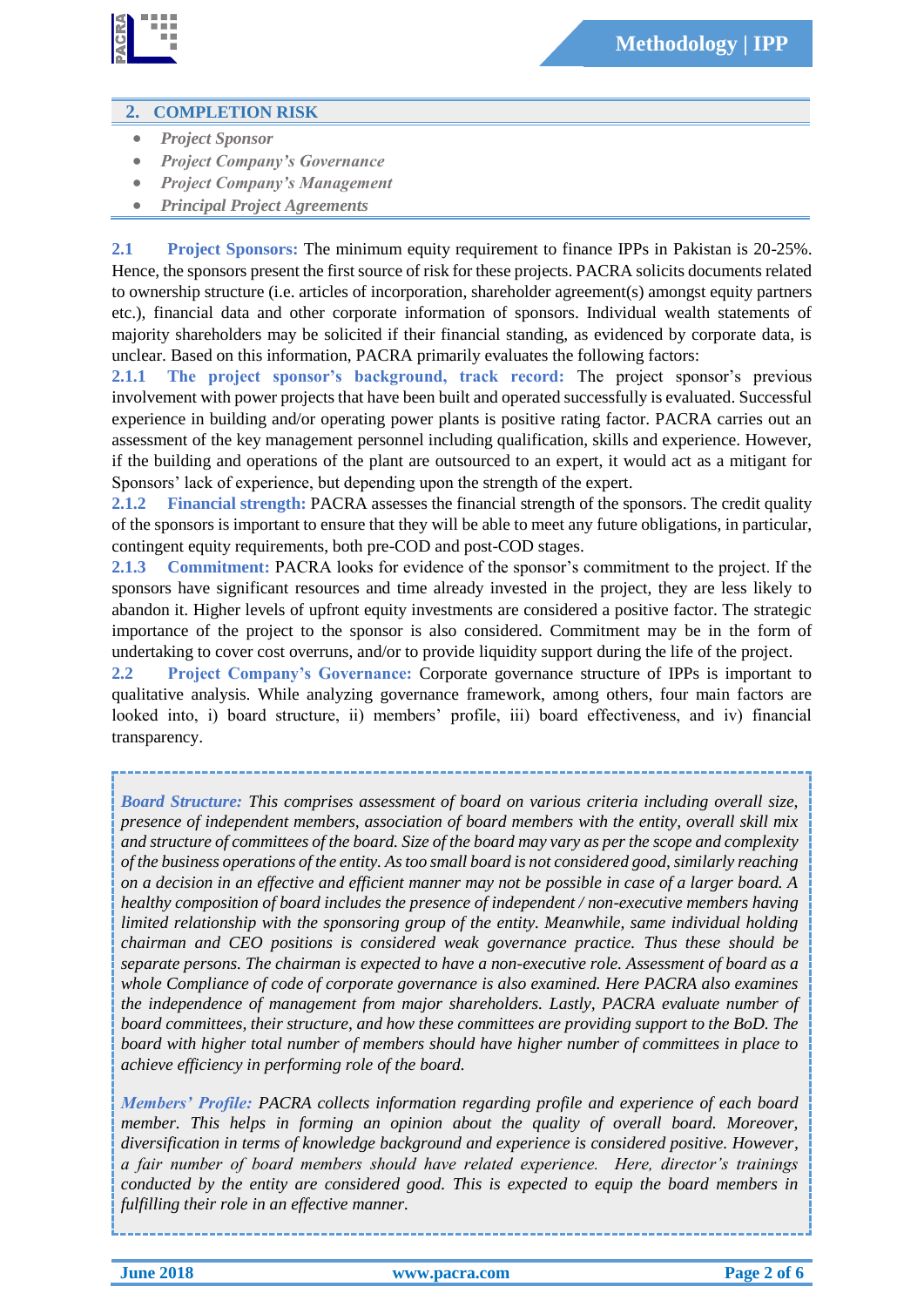

*Board Effectiveness: PACRA considers the role of the board is to work with management in steering the entity to its performance objectives and to provide critical and impartial oversight of management performance. Board members' attendance and participation in meetings is considered a measure to assess the effectiveness. Moreover, PACRA analyses the type and extent of information shared with the board members, and quality of discussions taking place at board and committee level. Effective oversight requires frequent sharing and detailed information than required by statue. Meanwhile, PACRA also review the number of board meeting held during the year as number of board meetings should be justified with the number of issues/matters arising.*

*Financial Transparency: Quality of governance framework is also assessed by the procedures designed by the board to ensure transparent disclosures of financial information. The board may establish controls to ensure transparency through strengthening the role of audit committee, the quality of internal audit function, and effectiveness of external audit.*

**2.3 Project Company's Management:** IPPs maintain a lean management structure as in most cases, the EPC function is contracted out. IPP mainly establishes an oversight function, while developing a comprehensive MIS reporting, in liaison with the contractors.

**2.4 Principal Project Agreements:** All IPPs in Pakistan are governed by project agreements, (Implementation Agreement, PPA and Fuel Supply Agreement/Gas Supply Agreement), that need to be carefully analyzed. The Project Agreements serve as a basis for an evaluation of i) Regulatory risk, and ii) Compensation to the IPPs if there is non-performance to any of these agreements. PACRA shall extract and examine the salient points within these agreements that would have bearing on the risk profile.

**2.4.1 Power Purchase Agreement (PPA):** PPA is entered into between the IPPs and the power purchaser. Term of the contract, clarity of risks assumed by the power purchaser and the IPP, insurance coverage under the PPA, pre-mature termination clauses and its impact on various stakeholders, are key areas to review. PACRA also assesses performance requirements and associated penalties (liquidated damages) in the event of non-performance, or due to Force Majure, and its impact on the project. PACRA looks at the provision for step-in rights for either the purchasing utility, or the bondholders/lenders, in the event of default by the project sponsor.

**2.4.2 Implementation Agreement (IA):** This agreement takes place between the IPP and the GoP. The IA determines how the PPA is governed. IA mentions various types of supports to be provided by GoP, including facilitating company contractors, security protection, GoP guarantee etc. It also mentions the obligations of the project company for project construction and subsequent operations. Meanwhile, restriction on transfer of shares, force majeure, mechanism to give notice to GoP of power purchaser's default, dispute resolution etc. are also important clauses that are stated in IA.

**2.4.3 Engineering, Procurement and Construction (EPC):**

**Construction Risk:** Generally, construction risk is the risk that the IPP project is not completed on time, within the scheduled budget and up to the required performance standards. In reviewing these risks, PACRA considers factors such as the appointed contractors, projected costs, delay risk, and other terms of the construction contract.

**EPC Contract:** The EPC Contract governs the contractual relationship between the IPP and the turnkey contractor, and outlines the scope of work, rights and responsibilities, the construction period during which the contractor is responsible for design, construction, completion and commissioning of the power complex as well as the turnkey contract price. EPC constitutes major portion of the total project cost. Hence, a lump sum fixed price contract would be favorable to the IPP as the first layer of protection against cost overrun arising from any unexpected increase in variable contract costing above the budgeted cost. Basically, the EPC contract should ensure that the IPP is protected against any cost overrun and delay risk, as these risks have been passed on to the turnkey contractor. PACRA would evaluate that there are enough cash reserves and credit lines available to cover instances of cost overruns/delays.

**In case the project company's management decides to keep the EPC function inhouse to be executed by their own team:** While assessment of experience profile of the team would become important in addition to sponsor's ability to absorb escalated costs in case the project delays, PACRA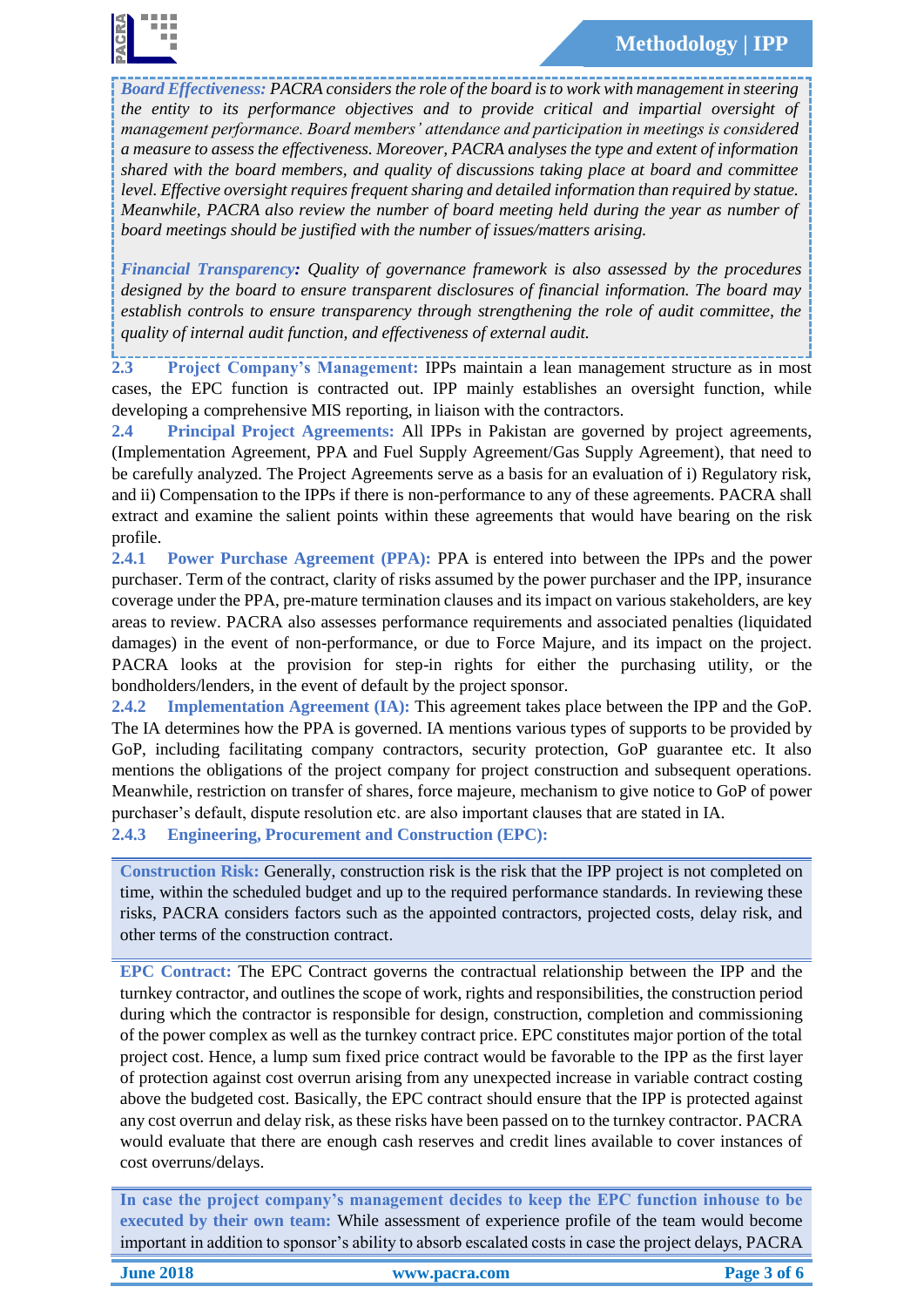

considers this arrangement as relatively risky compared to a contract entered into with an established EPC contractor.

**Track Record of the EPC Contract:** The track record of the EPC contractor in both the local and the foreign market is examined. An EPC contractor of international repute with a long-standing local EPC experience is rated higher as compared to one with similar international credentials but lack of operating experience in Pakistan, or in any other emerging economy.

**Parts of a Standard EPC Contract:** 

a) Off Shore Equipment Supply Contract

b) Onshore – Construction contract

Generally, both Onshore and Offshore contracts, are contracted with the same party, as it is more conducive to facilitate coordination and synergies. This is the case in Pakistan. However, there is no contractual binding in this regard and these two contracts may be executed with different parties.

**Performance Bonds and Guarantees:** An important part of the EPC is the performance guarantee underlying the assurance to achieve timely COD by the EPC Contractor.

**Early Completion Incentives:** The existence of early completion incentives, reasonable liquidated damage provision and sufficient insurance coverages provide some protections in the event of unexpected delays, damages or overruns. Early completion incentives are justified by the debtservicing cushion that may accrue to the company as per its contractual obligations.

**Independent (Lenders') Engineer's Report:** During the construction period, PACRA monitors the construction progress by examining the construction progress report prepared by an engineering consultant, which is responsible for overseeing and monitoring the construction progress. This report becomes critical as the IPP is nearing COD.

**Project Funds Agreement:** The PFA is an agreement between the IPP, equity financiers, debt financiers, the project-monitoring bank, and the security trustee. The finalization of the agreement coincides with the financial close. PACRA carefully studies the form of sponsor equity support along with loan agreements/committed bond funds, performance guarantees, included in PFA.

**2.5 Delay in COD:** In case of delay in commissioning of the plant, PACRA analyzes the coverage provided by the EPC contract and the amount of LDs that can be passed on to the contractor. In case the sponsor has to meet the LDs (or a portion of it), PACRA incorporates it accordingly in its rating analysis.

#### **3. PERFORMANCE RISK**

- *Operations and Maintenance (O&M) Contract*
- *Fuel Supply Risk*
- *Insurance Cover*

**3.1** Performance risk evaluates challenges relating to the operation and maintenance of the power plant. The quality and provisions of the O&M needs to be factored in adequately, even before COD. The operation and maintenance risk is the risk that the project will result in lower than expected productivity or net electrical output as a result of unplanned outages and/or failure to meet the performance standards. PACRA assesses the experience and responsibilities of the power plant operator.

**3.2 Operations and Maintenance (O&M) Contract:** This contract mentions understanding of the operator's relationship to project owners, the scope of work, and its rights and responsibilities. PACRA looks for measures to cover instances where the operator's performance is below the required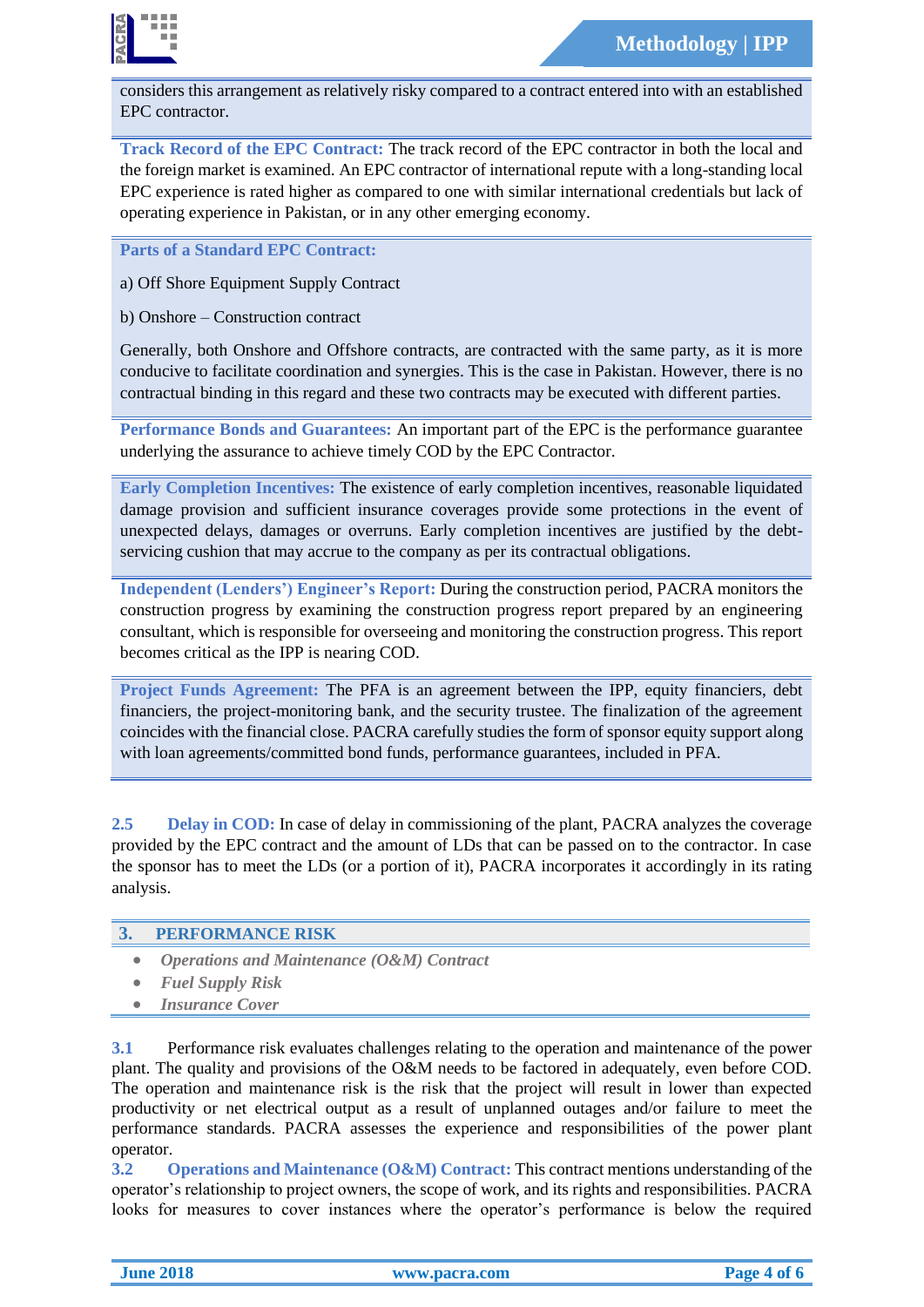performance standards, perhaps in the form of performance guarantees and associated liquidated damages and ability to be replaced, if necessary.

**3.2.1 In house O&M Function:** In case the company decides to assemble an inhouse O&M team, the experience profile of the team is important to analyze. Nevertheless, the risk is considered higher compared to outsourcing it to an established contractor as financial losses that may arise due to any operational hitch are to be absorbed by the project company.

**3.2.2 Ability to Contract-Out:** If the O&M activities are to be contracted-out, PACRA takes note of the arrangement to manage these sub-contractors. If the contractors are in default of their obligations set out in the O&M agreement, PACRA expects some form of compensation to be set out in the agreement.

**3.2.3 Project experience and credibility of operator with power plant operations along with spare parts supply:** PACRA assesses the experience and track record of the operator in operating similar power plants as well as the latest financial position of the operator. PACRA takes note of the existence of technical support and spare parts from the major equipment suppliers at the power plant.

**3.2.4 Plant's performance:** The assessment on the plant's performance in adherence to the key performance measures such as plant availability, dependable capacity, efficiency (amount of energy produced per component of fuel), and emissions need to be carried out. The effects on cash flows as a result of higher operating costs, penalty payments under the PPA which should be covered by liquidated damages claimable from the operator, and loss of revenue due to breakdown of machinery or force majeure events shall also be analyzed. The motivation/incentives for operator such as performancebased compensation and the importance of the project to the operator are also looked at. The type of power plant and the technology used in these plants to some extent influence the operating risks.

**3.3 Fuel Supply Risk:** Ensuring the reliability of fuel supply risk and dynamics of change in the fuel costs is also examined. PACRA evaluates the fuel supply agreement with fuel suppliers. A longterm supply agreement is desirable as well as the existence of take-or-pay clause. Alternative fuel sources and a list of alternative fuel supplies are evaluated by PACRA to determine the risk of over dependence on any one supplier. The ability to pass through fuel cost escalations to the off-taker such as GoP is also desirable from the rating's point of view.

**3.3.1** In latest PPAs, the GoP does not guarantee the fuel supplier's obligations. However, the risk is a pass-through to the fuel supplier and, hence, the fuel supplier pays the requisite liquidated damages (LDs) to the IPP, in the event of non-performance on FSA. However, this practice has not been tested and IPPs remain majorly responsible for payment of LDs in case of closure of plant.

**3.3.2 Availability of Required Natural Resources in case of Renewable Energy (RE) Projects:** Resource variability risk is unique to the RE IPPs. This is the risk of variability in availability of the required natural resources, and therefore, the effective energy output may show an inconsistent pattern. PACRA reviews the PPAs to ascertain if the resource variability risk is assumed by the IPP or the power purchaser. In recent PPAs resource variability risk is assumed by RE IPPs. PACRA analyzes historical trend of resource availability and compare the performance of the IPP with other similar power producers situated within same location.

**3.4 Insurance Cover:** PACRA analyzes the comprehensiveness of insurance coverage for the IPP against various risk factors including plant and machinery damage, business interruption losses, and/or losses due to any force majeure events. Risk ratings may take comfort in cases where insurance package adequately covers the identified risks; although this may not result in higher rating.

### **4. FINANCIAL RISK**

- *Off-Taker Risk*
- *Financing Structure Analysis*
- *Liquidity Risk*
- *Working Capital Financing*
- *Cash Flow Analysis*
- *Capitalization/Financial Flexibility*

**4.1 Off-Taker Risk:** The off-taker for IPPs is CPPA-G / K-Electric. The credit strength in terms of the ability and willingness of the off-taker to pay its obligations are assessed. In Pakistan, the GoP, under its sovereign guarantee, covers all obligations of the power purchaser given IPPs meet its performance parameters. As is the case of any other sovereign, GOP is not likely to default on its local currency obligations. This acts as a mitigant of financial risk related to the off taker.